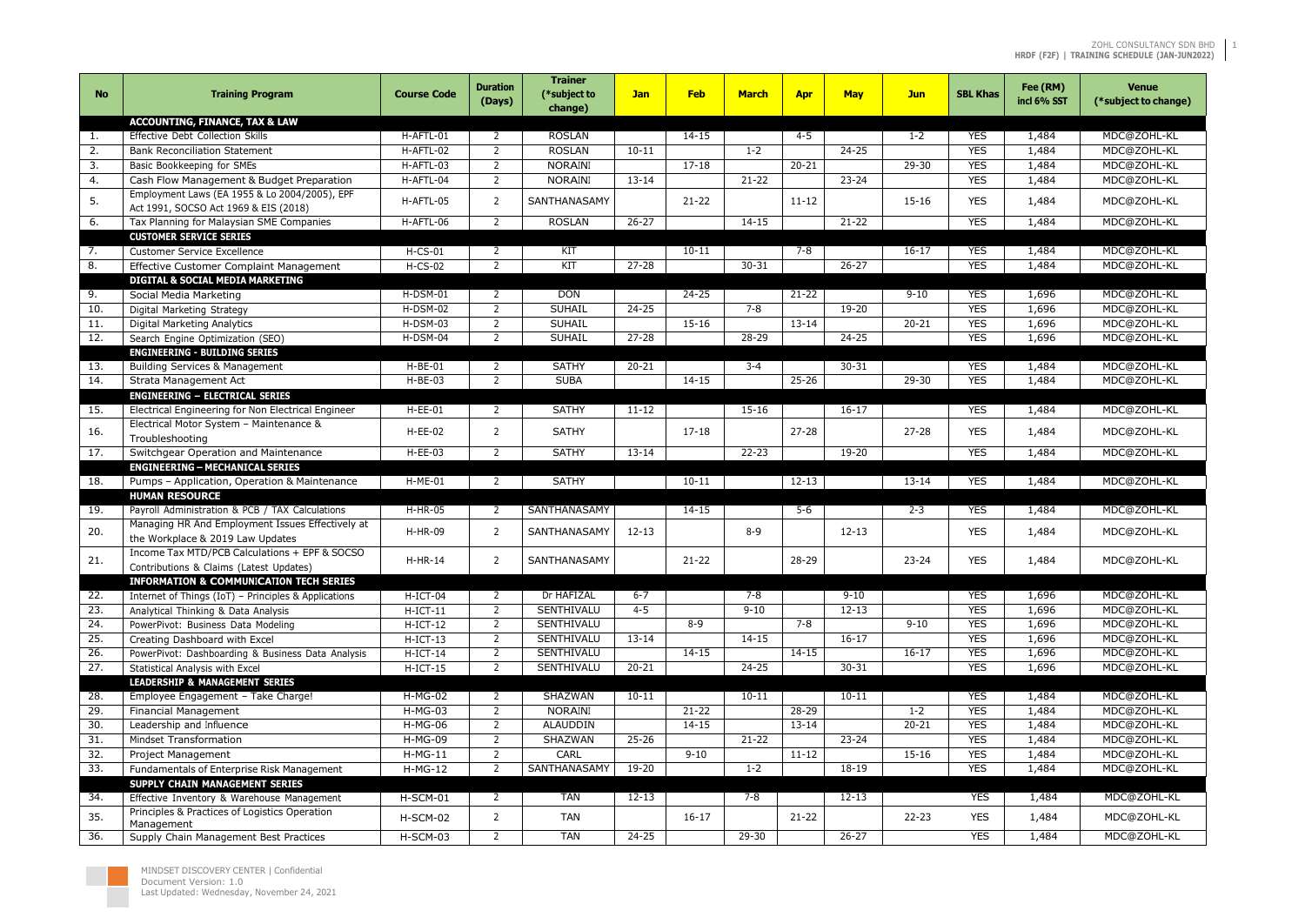| 37.         | Import, Export Documentation, Procedures &<br>INCOTERMS 2020 | $H-SCM-04$ | <b>CHUA</b>      | $20 - 21$ |           | $28 - 29$ | $17 - 18$ |           | <b>YES</b> | 1,484 | MDC@ZOHL-KL |
|-------------|--------------------------------------------------------------|------------|------------------|-----------|-----------|-----------|-----------|-----------|------------|-------|-------------|
| 38.         | Malaysian Customs Procedures                                 | H-SCM-05   | <b>CHUA</b>      |           | $8 - 9$   | $7 - 8$   |           | $9 - 10$  | <b>YES</b> | 1,484 | MDC@ZOHL-KL |
| 39.         | Pengurusan dan Operasi Runcit                                | $H-SCM-09$ | ZALEHA/JANE      |           |           |           |           |           | <b>YES</b> | 1,484 | MDC@ZOHL-KL |
|             | <b>SAFETY, HEALTH, &amp; ENVIRONMENT SERIES</b>              |            |                  |           |           |           |           |           |            |       |             |
| 40.         | Chemical Spill & Splash Handling                             | H-SHE-01   | <b>PUVA</b>      |           | $10 - 11$ |           | $12 - 13$ | $13 - 14$ | <b>YES</b> | 1,484 | MDC@ZOHL-KL |
| 41.         | Scheduled Waste Management                                   | H-SHE-02   | <b>PUVA</b>      | $11 - 12$ |           | $15 - 16$ | $16 - 17$ |           | <b>YES</b> | 1,484 | MDC@ZOHL-KL |
| 42.         | Effective & Efficient Incident Reports                       | H-SHE-06   | CARL             |           | $24 - 25$ |           | $25 - 26$ | $23 - 24$ | <b>YES</b> | 1,484 | MDC@ZOHL-KL |
| 43.         | Safety at the Workplace                                      | H-SHE-08   | <b>SATHY</b>     | $27 - 28$ |           | $17 - 18$ | $23 - 24$ |           | <b>YES</b> | 1,484 | MDC@ZOHL-KL |
|             | <b>SOFTSKILLS</b>                                            |            |                  |           |           |           |           |           |            |       |             |
| 44.         | Business English for Workplace Communication                 | $H-SS-01$  | KIT              | $10 - 11$ |           | $10 - 11$ | $10 - 11$ |           | <b>YES</b> | 1,484 | MDC@ZOHL-KL |
| 45.         | <b>Effective Presentation Skills</b>                         | $H-SS-03$  | KIT              |           | $23 - 24$ |           | $25 - 26$ | $23 - 24$ | <b>YES</b> | 1,484 | MDC@ZOHL-KL |
| 46.         | 10 Soft Skills You Need                                      | $H-SS-05$  | <b>JANE</b>      | $13 - 14$ |           | $21 - 22$ | 19-20     |           | <b>YES</b> | 1,484 | MDC@ZOHL-KL |
| 47.         | Creative Problem Solving                                     | $H-SS-06$  | <b>ALAUDDIN</b>  |           | 7-8       |           | $27 - 28$ | 29-30     | <b>YES</b> | 1,484 | MDC@ZOHL-KL |
|             | TELECOMS SERIES                                              |            |                  |           |           |           |           |           |            |       |             |
| <u>48. </u> | <b>Telecommunications Overview</b>                           | $H-TEL-01$ | <b>DR YUSOFF</b> |           |           |           |           |           | <b>YES</b> | 1,696 | MDC@ZOHL-KL |
| 49.         | 5G Wireless Training for Non-Engineers                       | $H-TEL-02$ | <b>DR YUSOFF</b> |           |           |           |           |           | <b>YES</b> | 1,696 | MDC@ZOHL-KL |

**Note**: **1)** tentative schedule – subject to change **2)** trainer subject to availability | **TBD** = to be determined – call us at 013.398.1038 (ask for Niesa) **Training Center:** MDC@ZOHL, M2-6-08, Level 6, 8trium Tower 2, Jalan Cempaka SD 12/5, Bandar Sri Damansara, 52200 KL | **Office Coordinates**: 3°11'53.0"N 101°36'35.2"E